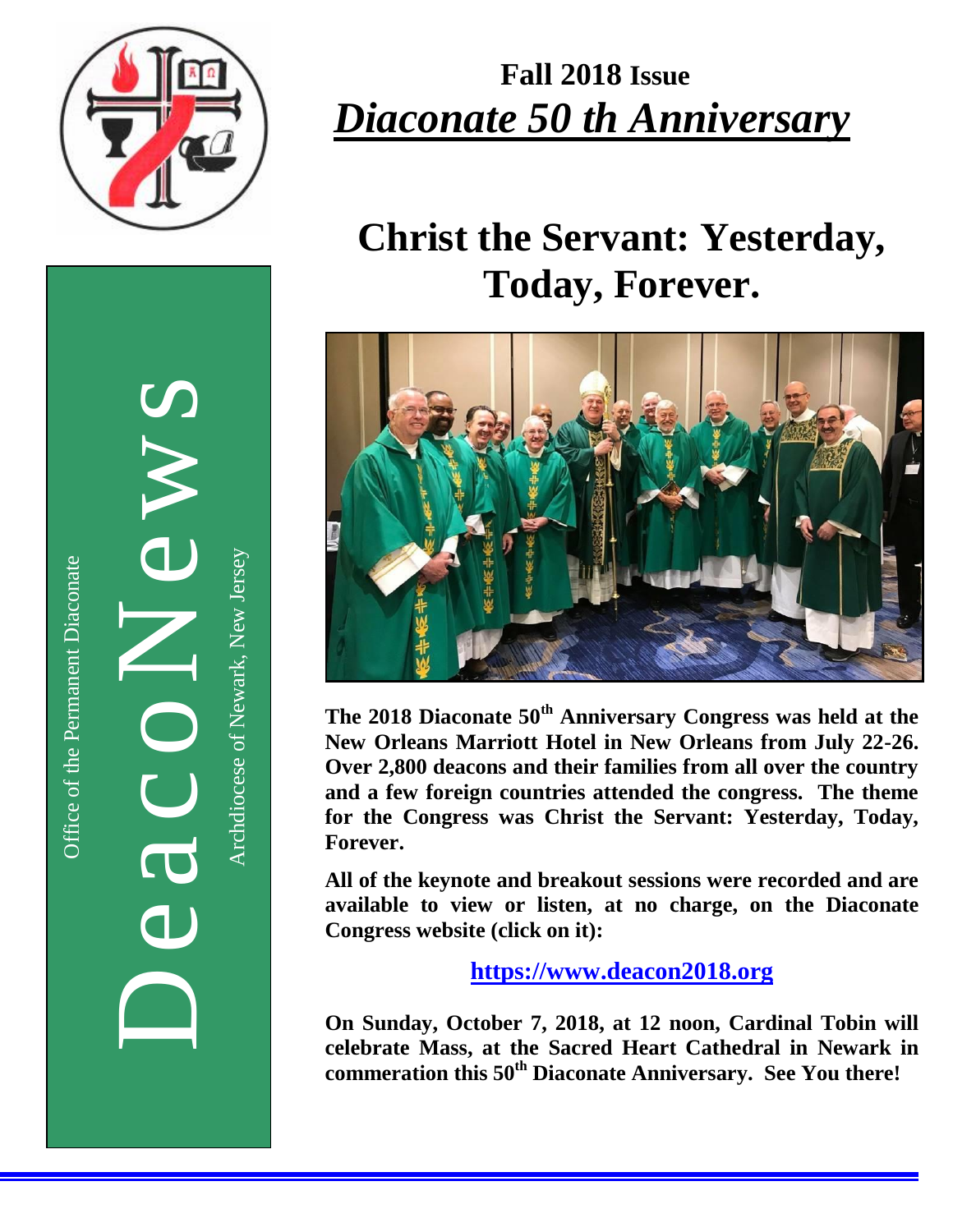#### **DeacoNews Fall 2018 Issue http://sjanj.net/rcan\_deacon Archdiocese of Newark**







**Deacons and wives from the Class of 2016, along with Deacon and Mrs. Andy Saunders, and Kim Mailley and her husband John, gathered for dinner on Sunday night at a restaurant appropriately named for a patron saint of deacons, The St. Lawrence Restaurant.**



**Mrs. Marcia Reina, wife of Deacon Kevin Reina, served as a lector for Monday liturgy.**



### *50th Anniversary 2018 Deacon Congress*

Photos and article by Deacon Walter Wiggins

The 2018 National Diaconate Congress commemorating the  $50<sup>th</sup>$ anniversary of the restoration of the Permanent Diaconate was held at the New Orleans Marriott Hotel in New Orleans from July 22-26. Over 2,800 deacons and their families from all over the country and a few foreign countries attended the Congress. The theme for the event was Christ the Servant: Yesterday, Today, Forever.

Keynote speakers included Bishop W. Shawn McKnight, Bishop of the Diocese of Jefferson City, Missouri, and author of a new book on the diaconate titled "Understanding the Diaconate"; Teresa Tomeo Pastore, host of the Ave Maria Radio program, "Catholic Connection" and her husband Deacon Dominic Pastore; Deacons Bill Ditewig, Greg Kandra, and James Keating; and our own archbishop, Cardinal Joseph Tobin.

Cardinal Tobin affirmed the necessity of the ministry of the diaconate in his address saying that, "service is a constitutive element of the Church", and that deacons "can help bridge the chasm between faith and life".

The Archdiocese of Newark was well represented by fourteen deacons and wives, and a number of seminary faculty members.

All of the keynote and breakout sessions were recorded and are available to view or listen to for free at the Diaconate Congress website at;

https://www.deacon2018.org

### *Deacon Spotlight David Farrell*



Church of the Assumption, Roselle Park, New Jersey Ordained June 2016.

David was born and raised in Sayreville, NJ, attended Saint Mary's South

Amboy Grade School and Sayreville War Memorial High School. David received a Bachelor of Science from Rutgers and an MBA from St. John's University.

David and Linda have been married for 45 years. His personal interests include Golf.

Growing up as the oldest of five in the 60's had its own set of special responsibilities for David. His Mom was the homemaker and dad the breadwinner and the oldest was always expected to take the lead. Although not realized until much later in life, formation started early on, with a devout mother who never allowed anyone to miss Mass, to a great aunt who was a Sister of Mercy, and a regular regimen of Catholic education.

Married in 1973, the settling period for David began with a career in the food industry and a gradual involvement in Parish ministry, CCD, Bible study, Cursillo, the Knights of Columbus, and wherever a need arose.

Without a Deacon in the Church of the Assumption Parish, for a number of years, there was no apparent need or expectation, so when David was approached by the Pastor Reverend Father Jim Spera and asked to prayerfully reflect on it, there was a bit of apprehension and uncertainty.

Discernment was an arduous task with much of the direction coming with the help of the Holy Spirit. The thought of reentering the world of academia was a bit unnerving, especially with a fulltime job, but the words of Pope Saint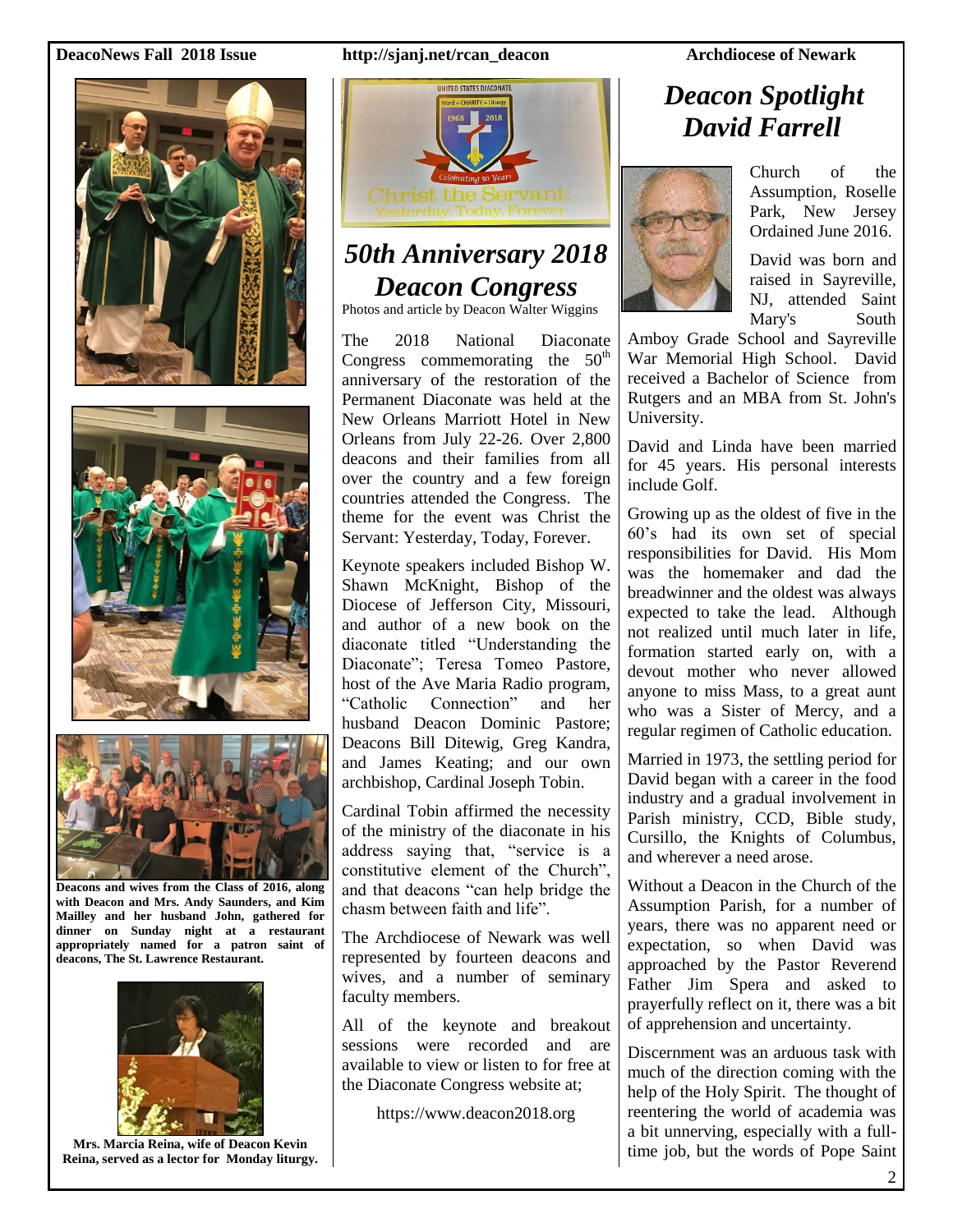John Paul II, shared by a fellow Deacon kept the flame burning – "Be Not Afraid." Throughout the years of study, preparation, and formation, the blessings continued to grow exponentially. Today's opportunities seem to be limitless with a caring and loving Parish Community, a loving wife who says "you can do this," and a nurturing Pastor who is always there to lead, guide, and offer support no matter what the challenge.

> *Deacons Wives & Widows Memorial*



Mark your Calendars! The annual Diaconate Wives Day of Renewal is scheduled for Saturday, October 27, at the House of Prayer in Watchung. All deacons wives and widows (Archdiocese of Newark) will be receiving the letter and registration information early in September. Preregistration is required and we have a limit of 25 women.

Our Memorial Mass will be celebrated in the Spring of 2019.

#### *Deacon Pasquale F. Vuolo*



Pasquale F. "Pat" Vuolo, 93, formerly of Verona, died on August 25, 2018 at home in Pompton Plains, surrounded by his

loving family. A Funeral Mass was

#### **DeacoNews Fall 2018 Issue http://sjanj.net/rcan\_deacon Archdiocese of Newark**

offered in Our Lady of the Lake Church in Verona, NJ. Born in New Haven, CT, Deacon Pat lived in Jersey City prior to moving to Verona in 1954 and then retiring to Pompton Plains in 2003.

He was a metal cutter for Kellogg's in Jersey City before working as a boiler estimator for Foster Wheeler in Livingston, NJ. Deacon Pat proudly served in the US Navy during World War II. A man of faith, he was ordained a Deacon April 11, 1981 and served at Our Lady of the Lake Church in Verona for 22 years. He was also a member of the Father James J. Kelly Council 3632 of the Knights of Columbus.

Deacon Pat was predeceased by his parents, Antonio & Lucia (nee Costanzo) Vuolo and seven siblings, Giovannina (Jennie) Giove, Mary C. Vuolo, Nancy Vuolo, Charles Vuolo, Anthony (Ame) Vuolo, Francesco (Francis) Vuolo and Salvatore Vuolo. He is survived by his beloved wife of 67 years, Loyola (nee Thielbar) Vuolo, loving daughters, Agnes M. Vuolo and Loretto V. Schuessler (and her husband, Glenn) and cherished granddaughter, Kimberly Schuessler. In lieu of flowers, donations to the [Alzheimer's Association,2](https://act.alz.org/site/Donation2?df_id=32112&32112.donation=form1)25 N. Michigan Avenue, Fl 17, Chicago, IL 60601 would

### *Deacon Richard Searls*

Rich was born in Jersey City, NJ to Richard and Mary Jayne Searls on



be appreciated.

November 26, 1945. He grew up in Kearny, NJ with his two younger brothers and two younger sisters. He married Joann Cocozza on

November 7, 1970 in Belleville, NJ. He worked in Quality Control for multiple companies for over 40 years. He served in the Air Force and was

stationed in Bangor, Maine before being Honorable Discharged. In 2002, he found is calling and was Ordained as a Permanent Deacon in the Archdiocese of Newark, NJ. He and his wife moved to Powder Springs in 2010, and soon after he began his service as a Deacon in St. Thomas the Apostle Church in Smyrna, GA. He became a member of the American Legion Post 294, as well as the Sons of the American Legion Post 294. He loved to play bingo and eat Swedish Fish, and was once an avid golfer. But most of all he loved spending time with his grandchildren. Rich is preceded in death by his father, Richard and his mother, Mary Jayne.

Rich is survived by his wife, Joanna, a son Richard and his wife Lisa, a son Michael and his wife Sandy; a son David and his wife Giovanna; his brothers Ron and Brian with their wives Eileen and Cindy; his sisters Colleen and Lisa with their husbands Mike and Roger; his sisters-in-law Lucille and Marie; his seven grandchildren Gianna, Jake, Haidyn, Jordyn, Callie, Dominic and Joslyn; and many nieces, nephews and cousins.

#### *Deacon Robert Puglisi*



Robert Puglisi, 87, peacefully passed away at home surrounded by his loving wife and family on Thursday, July 6, 2018. Born on May 12, 1931, to Joseph and Maria

Puglisi, he was one of 13 children. Bob graduated from West Side High, Newark, N.J., where he received the City Championship, Essex County Championship, and the New Jersey Interscholastic Association Championship as a member of the cross country team. Bob proudly served his country in the Army National Guard. He was ordained as a

3